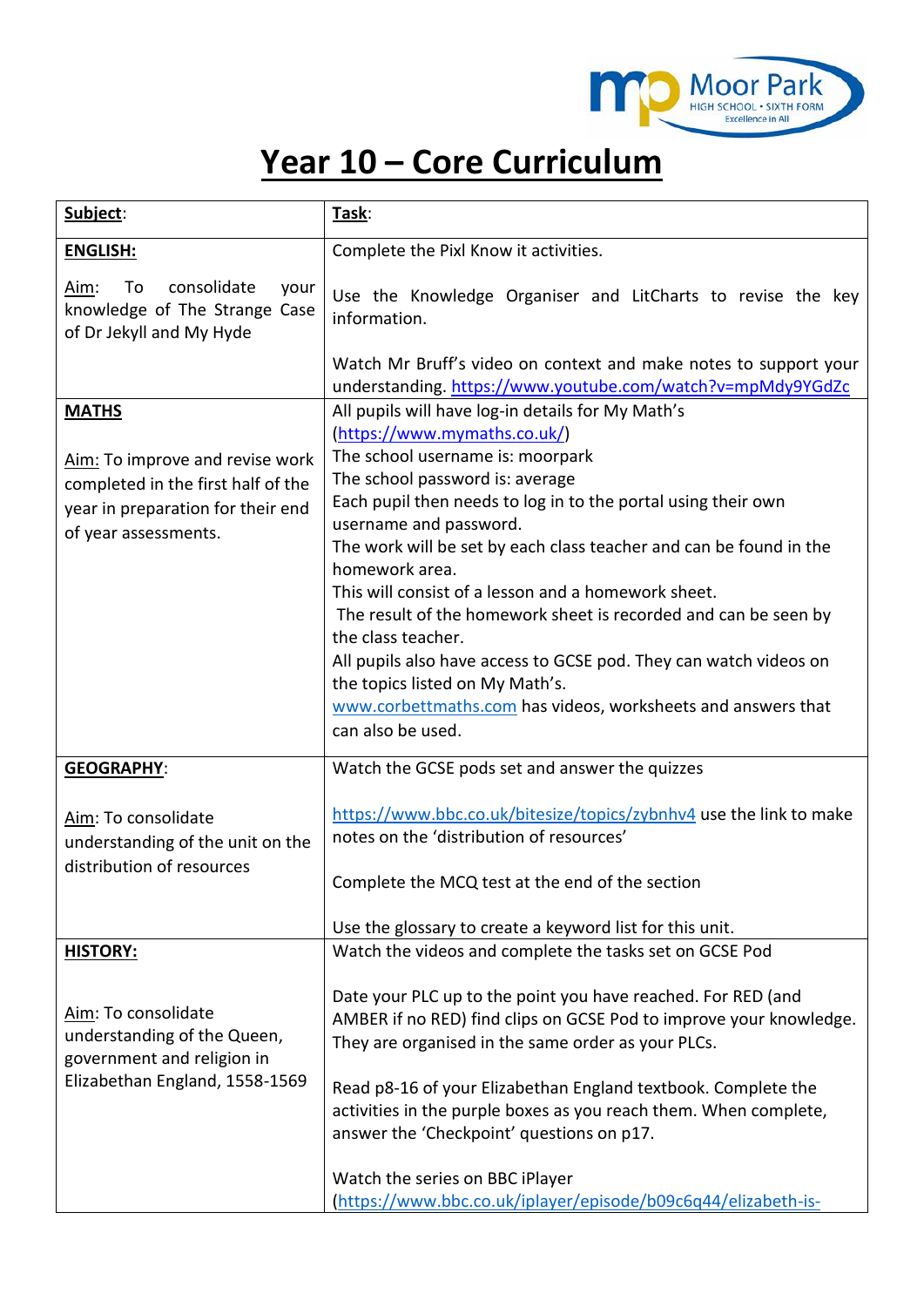

|                                                             | secret-agents-series-1-episode-1) on how Elizabeth's closest allies<br>worked to prevent plots against her.                                                                                                                                     |
|-------------------------------------------------------------|-------------------------------------------------------------------------------------------------------------------------------------------------------------------------------------------------------------------------------------------------|
| <b>SCIENCE:</b>                                             | Each week choose one of the following case studies. Research the                                                                                                                                                                                |
|                                                             | topic you have chosen and create a presentation. This should take 4                                                                                                                                                                             |
| Aim: Research and create a                                  | hours.                                                                                                                                                                                                                                          |
| presentation on a case study.                               |                                                                                                                                                                                                                                                 |
|                                                             | Case studies:                                                                                                                                                                                                                                   |
|                                                             | 1. Are GM foods good?                                                                                                                                                                                                                           |
|                                                             | 2. Should we send astronauts into space?<br>3. Do mobile phones harm children?                                                                                                                                                                  |
|                                                             | 4. Is Global warming natural or man-made?                                                                                                                                                                                                       |
|                                                             |                                                                                                                                                                                                                                                 |
|                                                             | What to include in your presentation:                                                                                                                                                                                                           |
|                                                             | Introduction on the topic.<br>➤                                                                                                                                                                                                                 |
|                                                             | $\triangleright$ Explanation of the science behind each topic i.e. radiation,<br>lung cancer, how vaccines work                                                                                                                                 |
|                                                             | $\triangleright$ Quotes from scientists, newspapers, books and websites etc<br>on the topic (keep a record of where you got it from)                                                                                                            |
|                                                             | A conclusion<br>➤                                                                                                                                                                                                                               |
|                                                             |                                                                                                                                                                                                                                                 |
|                                                             | You are allowed to insert informative pictures, tables and graphs.                                                                                                                                                                              |
| <b>RE:</b>                                                  | Watch the videos related to the trinity and problem and evil and<br>complete the tasks set on GCSE pod                                                                                                                                          |
| Aim: To consolidate understand<br>on Religion and Life unit | Watch https://www.bbc.co.uk/bitesize/guides/zrpqmsg/video.                                                                                                                                                                                      |
|                                                             | Click the 'revise' tab. Make notes on this section and then click the<br>'test' tab and complete the test.                                                                                                                                      |
|                                                             | Watch https://www.bbc.co.uk/bitesize/guides/z683rwx/video.                                                                                                                                                                                      |
|                                                             | Click the 'revise' tab. Make notes on this section and then click the<br>'test' tab and complete the test.                                                                                                                                      |
| Aim: To consolidate understand<br>on Religion and Life unit | Using your books/revision sheets and the GCSE podcasts complete<br>the following exam questions in your homework books. Make sure<br>you look at the exam practice and technique sheet in your book so<br>you know HOW to answer the questions. |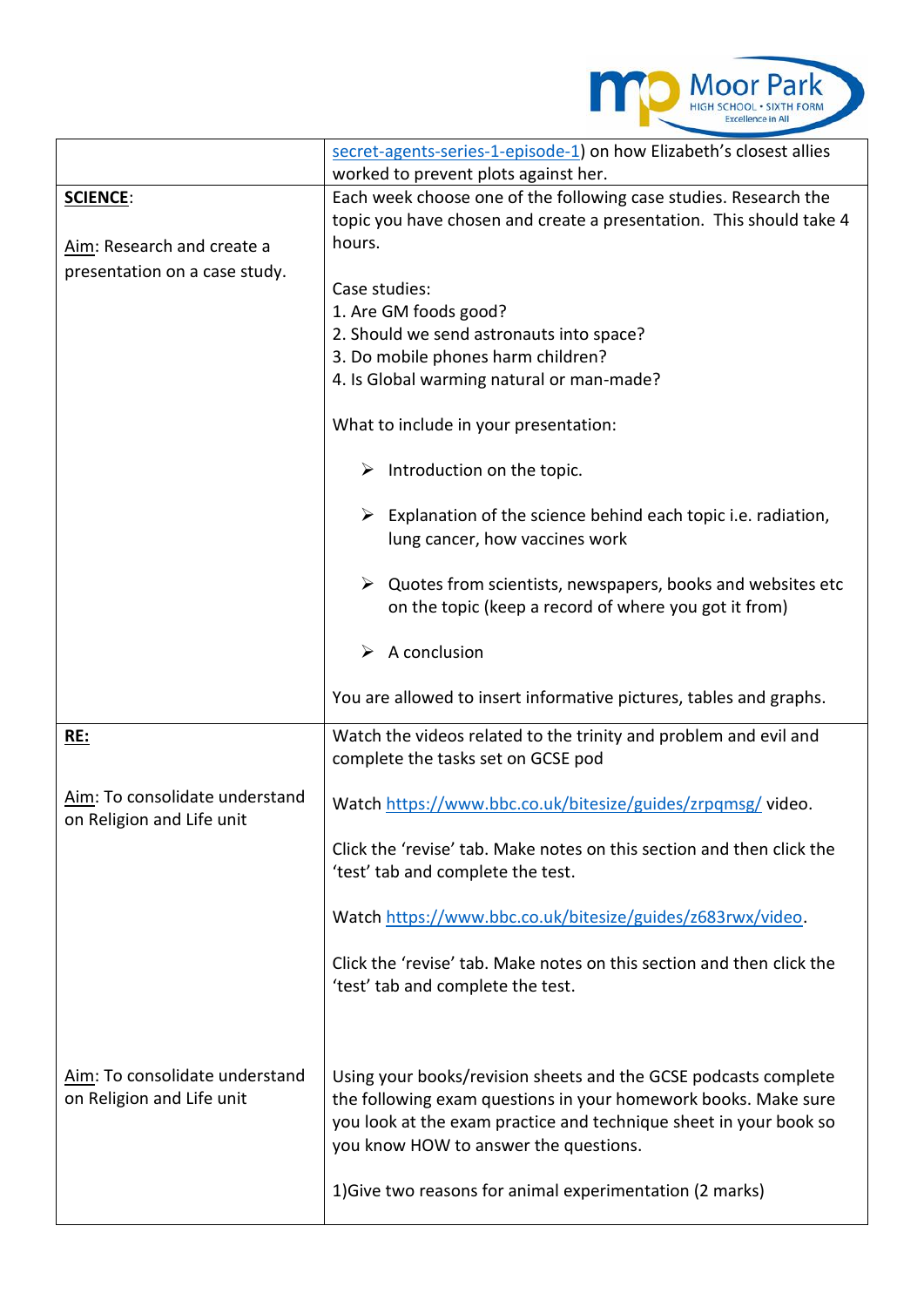

| 2) Explain two contrasting beliefs about the Sanctity of life argument. |
|-------------------------------------------------------------------------|
| Refer to scripture or sacred writings in your answer. (4 marks)         |
|                                                                         |
| 3) 'Pollution can never be stopped.' Evaluate this statement. In your   |
| answer you should:                                                      |
|                                                                         |
| Give reasoned arguments to support this statement                       |
| Give reasoned arguments to go against this statement                    |
| Refer to religious arguments                                            |
| May refer to non-religious arguments                                    |
| Reach a justified conclusion.<br>(12 marks)                             |
|                                                                         |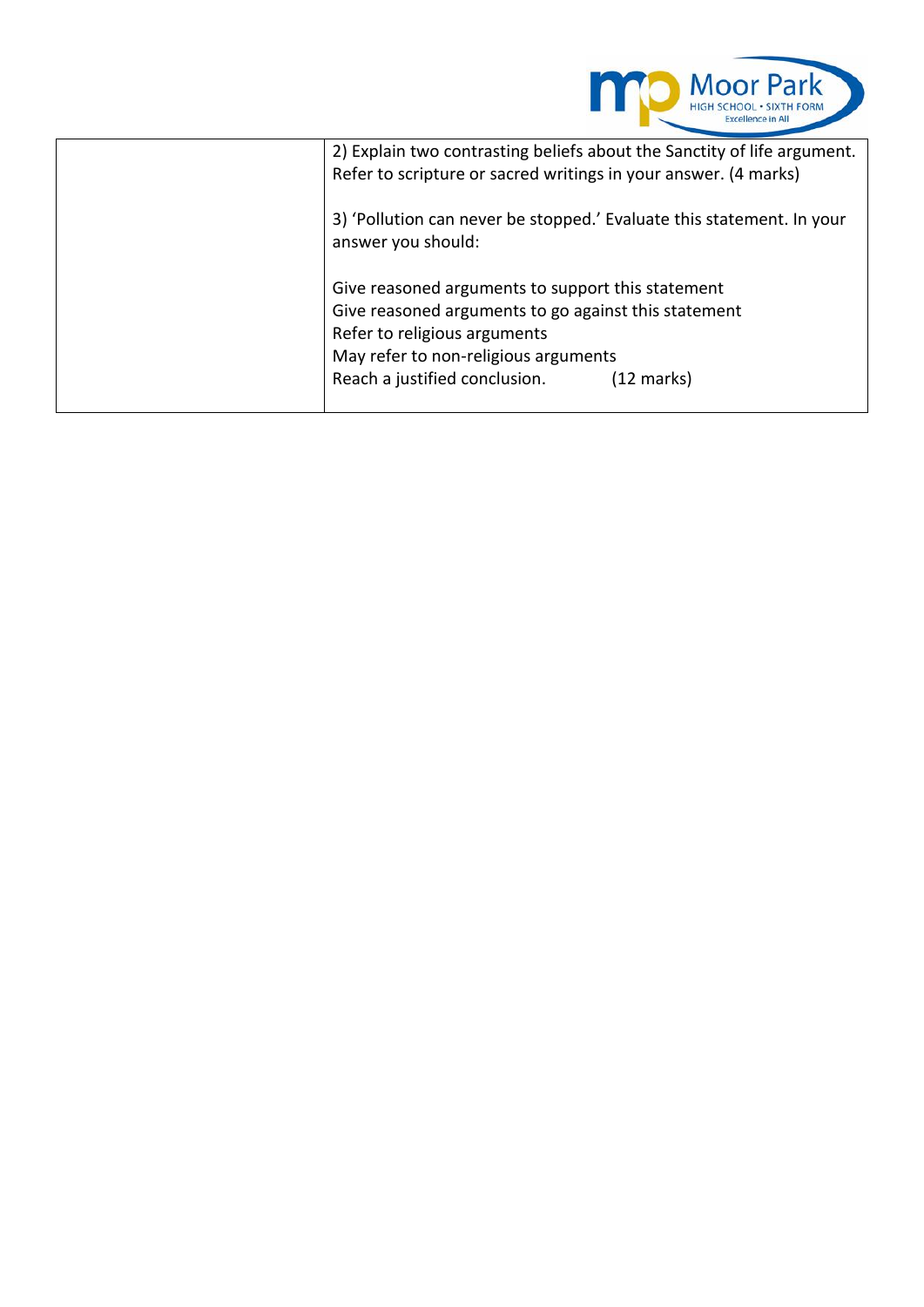

## **Year 10 – Option Subjects**

| Subject:                                                           | Task:                                                                                                                                                                                                                                                                                                                                                                                                                                                                                                                             |
|--------------------------------------------------------------------|-----------------------------------------------------------------------------------------------------------------------------------------------------------------------------------------------------------------------------------------------------------------------------------------------------------------------------------------------------------------------------------------------------------------------------------------------------------------------------------------------------------------------------------|
| <b>ART</b><br>Aim: To develop drawings from<br>observation skills. | Pupils are to produce a collection of observational drawings of<br>everyday objects from around the home. You can draw with pencils,<br>pens, coloured pencils or any other appropriate drawing media.<br>Try to include as much detail as you can and consider mark making<br>techniques, lettering, textures, scale and proportion.<br>An extension activity would be to take your own photographs of the<br>objects you are drawing and research online tutorials on drawing<br>techniques to develop your own drawing skills. |
| <b>SPANISH</b><br>Aim: To revise the vocab studied<br>this year.   | Use quizlet to revise all of the vocab in the study sets covered this<br>year. Start to look at the new sets that we haven't seen yet on Free<br>time/family.                                                                                                                                                                                                                                                                                                                                                                     |
| Aim: To discover more about<br>Spanish culture and festivals       | One of the speaking topics in the exam will be on festivals. There are<br>many festivals in Spain, La Tomatina/Las Fallas/Sanfermines/La<br>Carnaval or el día de los Muertos in Mexico for example. Pick one to                                                                                                                                                                                                                                                                                                                  |
| <b>GCSE Pod:</b>                                                   | research and create a poster on the computer or handwritten with<br>colour and images, explaining in Spanish what the festival is and how                                                                                                                                                                                                                                                                                                                                                                                         |
| Click: Spanish                                                     | it is celebrated. What happens, who is it for, what do people think of<br>it? The following link has information about the vocab, use the                                                                                                                                                                                                                                                                                                                                                                                         |
| <b>Identity and Culture</b>                                        | revise/video and test sections                                                                                                                                                                                                                                                                                                                                                                                                                                                                                                    |
| <b>Customs and Festivals in</b><br>Spanish speaking countries      | https://www.bbc.co.uk/bitesize/guides/zd2whbk/revision/1 but you<br>will need to research what happens during the festivals yourself.<br>Use the vocab below to help also.                                                                                                                                                                                                                                                                                                                                                        |
| There are 2 videos on this<br>to help also.                        | Se celebra en____________________(+city)<br>Se celebra __________________(+date)<br>Llevan _________________(+clothes)                                                                                                                                                                                                                                                                                                                                                                                                            |
|                                                                    | Comen __________________+food<br>Se preparan ______________+something they prepare<br>Read about some of the other festivals below:                                                                                                                                                                                                                                                                                                                                                                                               |
|                                                                    |                                                                                                                                                                                                                                                                                                                                                                                                                                                                                                                                   |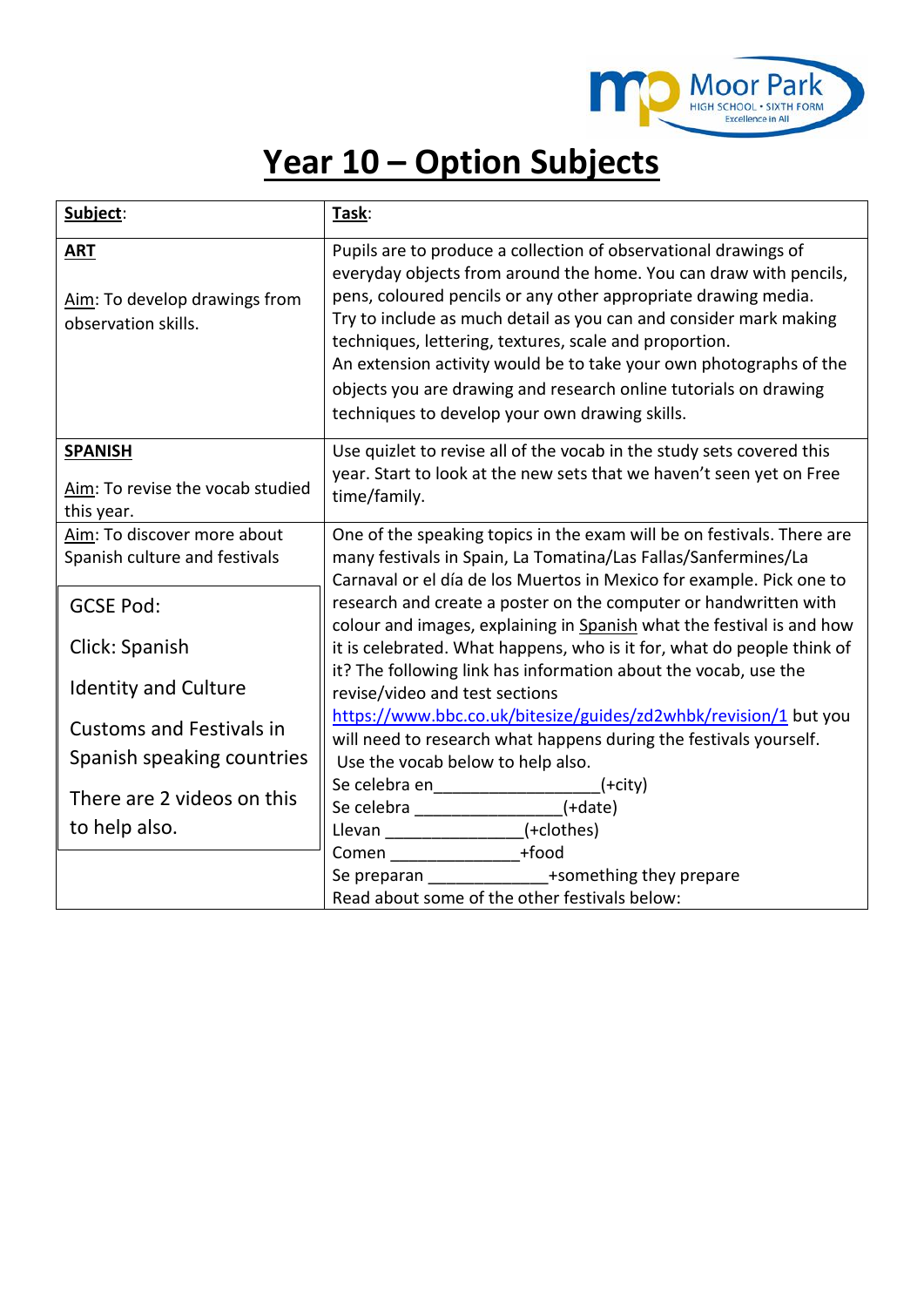



## **SPANISH Extra:**

If you have access to Netflix: Our Planet: One planet can be changed to Spanish with English subtitles or, Pocoyo is a Spanish children's TV show with English subtitles. Tad: The lost explorer and the secret of king Midas is an animated film which you can change the language to Spanish with English subtitles using the symbol on the bottom right hand of the screen.

| <b>ENGINEERING:</b>                           | <b>Task</b>                                                                                                                                                                                                                                                      |
|-----------------------------------------------|------------------------------------------------------------------------------------------------------------------------------------------------------------------------------------------------------------------------------------------------------------------|
| Aim: To develop Engineering<br>skills in JAVA | Create an account on www.codecademy.com<br>$\bullet$<br>Work through the tasks using the software's Javascript<br>$\bullet$<br>Complete at least 10 levels<br>$\bullet$<br>Once finished choose another platform to complete such as<br>$\bullet$<br><b>HTML</b> |
| <b>DRAMA:</b>                                 | Pupils are to watch                                                                                                                                                                                                                                              |
|                                               | https://www.bbc.co.uk/iplayer/episode/b078jltg/cbeebies-presents-                                                                                                                                                                                                |
| Aim: To develop an                            | a-midsummer-nights-dream                                                                                                                                                                                                                                         |
| understanding of the roles and                | https://www.bbc.co.uk/iplayer/episode/b06s2h64/cbeebies-                                                                                                                                                                                                         |
| responsibilities of the production            | presents-alice-in-wonderland                                                                                                                                                                                                                                     |
| team                                          | https://www.bbc.co.uk/iplayer/episode/b09xjby9/cbeebies-                                                                                                                                                                                                         |
|                                               | presents-cbeebies-the-tempest                                                                                                                                                                                                                                    |
|                                               | Pupils are to research the different styles looking into the roles and<br>responsibilities of all the production team who have helped to create<br>the theatre piece.                                                                                            |
| <b>MUSIC:</b>                                 | Revise for your Unit 1 Music Industry mock exam using the revision                                                                                                                                                                                               |
|                                               | guide provided (if you lose your paper copy it is in INSIGHT as well as                                                                                                                                                                                          |
| Aim: To revise Unit 1 Music                   | links to YouTube videos to assist with revision)                                                                                                                                                                                                                 |
| Industry                                      | Rehearse your performance pieces for your graded exam (those who                                                                                                                                                                                                 |
|                                               | are doing them).                                                                                                                                                                                                                                                 |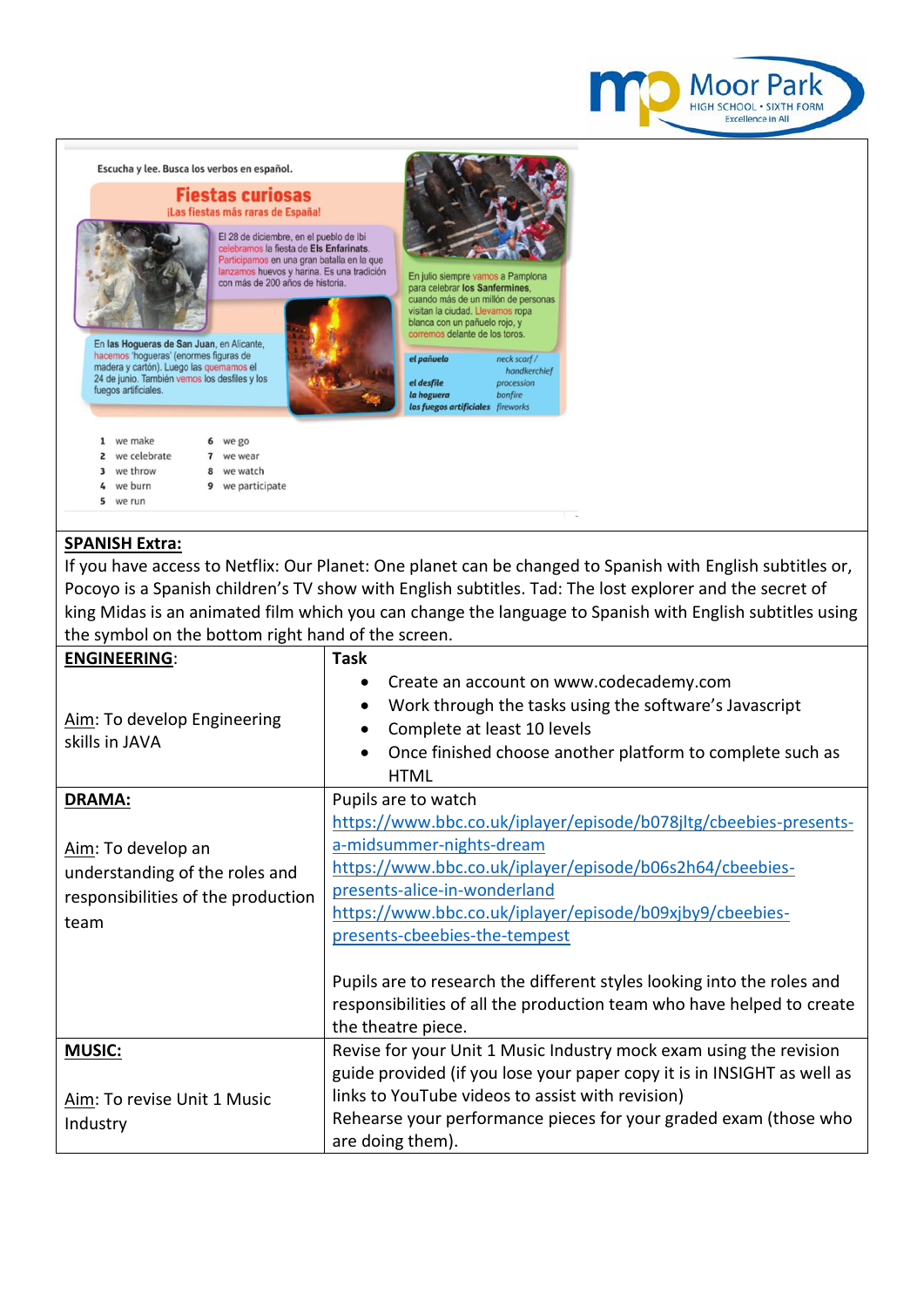

| <b>BUSINESS:</b><br>Aim: To find out how different<br>business market their products.<br>To revisit Unit 1 topics covered<br>so far and revise marketing and<br>the marketing mix. | Watch dragons' den on BBC iPlayer and research how entrepreneurs<br>developed and marketed products. Record 3 good examples to<br>discuss after Easter.<br>Search for business bees marketing in you tube and there are four<br>video which students can watch to help them learn about marketing.<br>They include the promotional mix, Product life cycle and market<br>analysis.<br>Students can revise everything that has been covered in Unit 1 on<br>Senaca. They have used it before to revise all students have created<br>log ins.<br>Watch the clips published on GCSE pod for<br>business https://www.gcsepod.com/<br>Complete the quiz published on GCSE pod |
|------------------------------------------------------------------------------------------------------------------------------------------------------------------------------------|--------------------------------------------------------------------------------------------------------------------------------------------------------------------------------------------------------------------------------------------------------------------------------------------------------------------------------------------------------------------------------------------------------------------------------------------------------------------------------------------------------------------------------------------------------------------------------------------------------------------------------------------------------------------------|
| <b>COMPUTING:</b>                                                                                                                                                                  | Create an account on https://www.codecademy.com/                                                                                                                                                                                                                                                                                                                                                                                                                                                                                                                                                                                                                         |
| Aim: To develop skills in Python<br>and computing theory                                                                                                                           | Work through the tasks using the software's Python IDE.<br>You need to try and complete the first 20 levels.<br>Use BBC bitesize to find out what components are used within a<br>computers CPU and find out how they work together.<br>This is a link to lots of useful videos to support computing theory.<br>https://www.youtube.com/watch?v=LV1DgiW0avY&list=PL04uZ7242<br>M7105DQI8OfbqivqoRkhVYM                                                                                                                                                                                                                                                                   |
| <b>HEALTH &amp; SOCIAL CARE:</b>                                                                                                                                                   | Students need to read the information on social<br>care.https://www.nihr.ac.uk/explore-nihr/specialties/social-care.htm                                                                                                                                                                                                                                                                                                                                                                                                                                                                                                                                                  |
| Aim: To develop knowledge in<br>preparation for future BTEC<br>assignments and exams.                                                                                              | Students need to look at the information on the NHS website. The<br>research will support their exam<br>preparation.https://www.nhs.uk/oneyou/for-your-body/check-your-<br>health/heart-age-test/<br>Student need to study the videos on this link.                                                                                                                                                                                                                                                                                                                                                                                                                      |
|                                                                                                                                                                                    | Watch the clips published on GCSE pod for Health and Social                                                                                                                                                                                                                                                                                                                                                                                                                                                                                                                                                                                                              |
|                                                                                                                                                                                    | Care https://www.gcsepod.com/<br>Complete the quiz published on GCSE pod                                                                                                                                                                                                                                                                                                                                                                                                                                                                                                                                                                                                 |